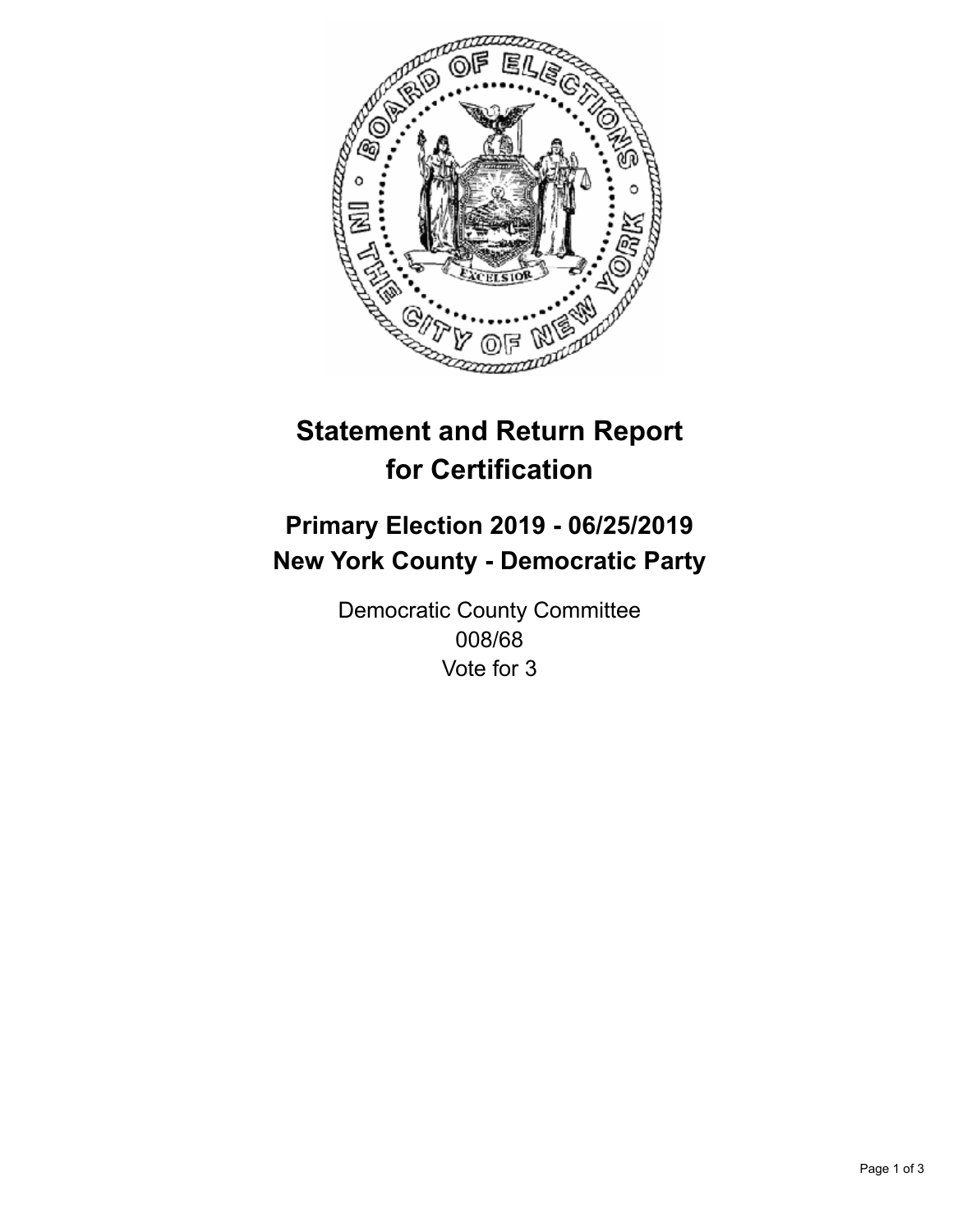

## **Assembly District 68**

| <b>PUBLIC COUNTER</b>                                    | 3            |
|----------------------------------------------------------|--------------|
| <b>MANUALLY COUNTED EMERGENCY</b>                        | 0            |
| ABSENTEE / MILITARY                                      | 0            |
| AFFIDAVIT                                                | 0            |
| <b>Total Ballots</b>                                     | 3            |
| Less - Inapplicable Federal/Special Presidential Ballots | 0            |
| <b>Total Applicable Ballots</b>                          | 3            |
| ROBERT ANAZAGASTI JR.                                    | 1            |
| <b>JO ANN LAWSON</b>                                     | 3            |
| <b>ANTHONY BROWN</b>                                     |              |
| <b>CYDNEY COTTMAN</b>                                    | 2            |
| <b>EVELYN LLOYD</b>                                      | 2            |
| <b>THOMAS FREDERICKS</b>                                 | $\mathbf{0}$ |
| <b>Total Votes</b>                                       | 9            |
|                                                          |              |